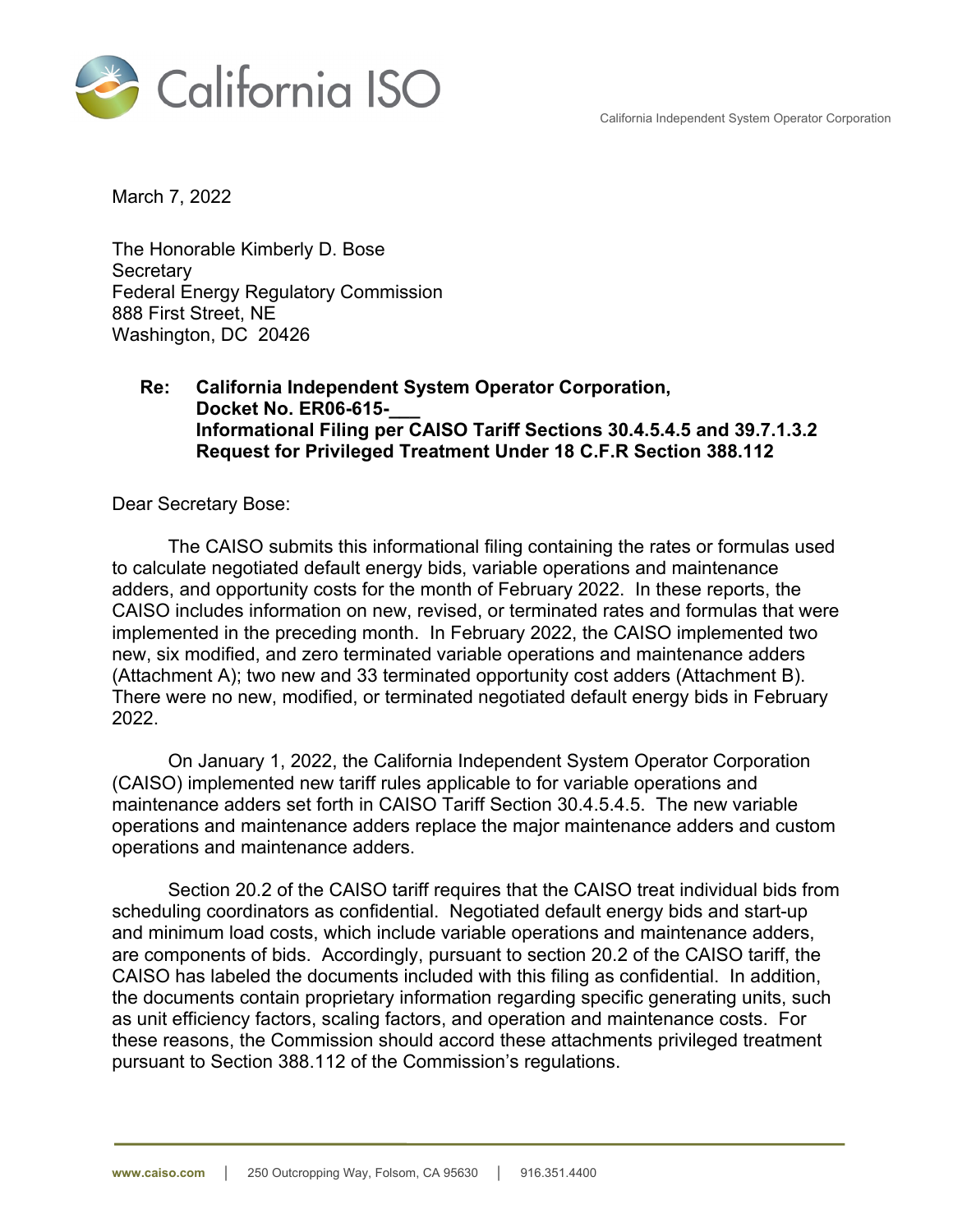The Honorable Kimberly D. Bose March 7, 2022 Page 2

Please contact the undersigned if you have any questions or concerns regarding the foregoing.

Respectfully submitted,

## **By:** */s/ Sidney Mannheim*

Roger E. Collanton General Counsel Sidney Mannheim Assistant General Counsel California Independent System Operator Corporation 250 Outcropping Way Folsom, CA 95630 Tel: (916) 351-4400 Fax: (916) 608-7222 smannheim@caiso.com

Attorneys for the California Independent System Operator Corporation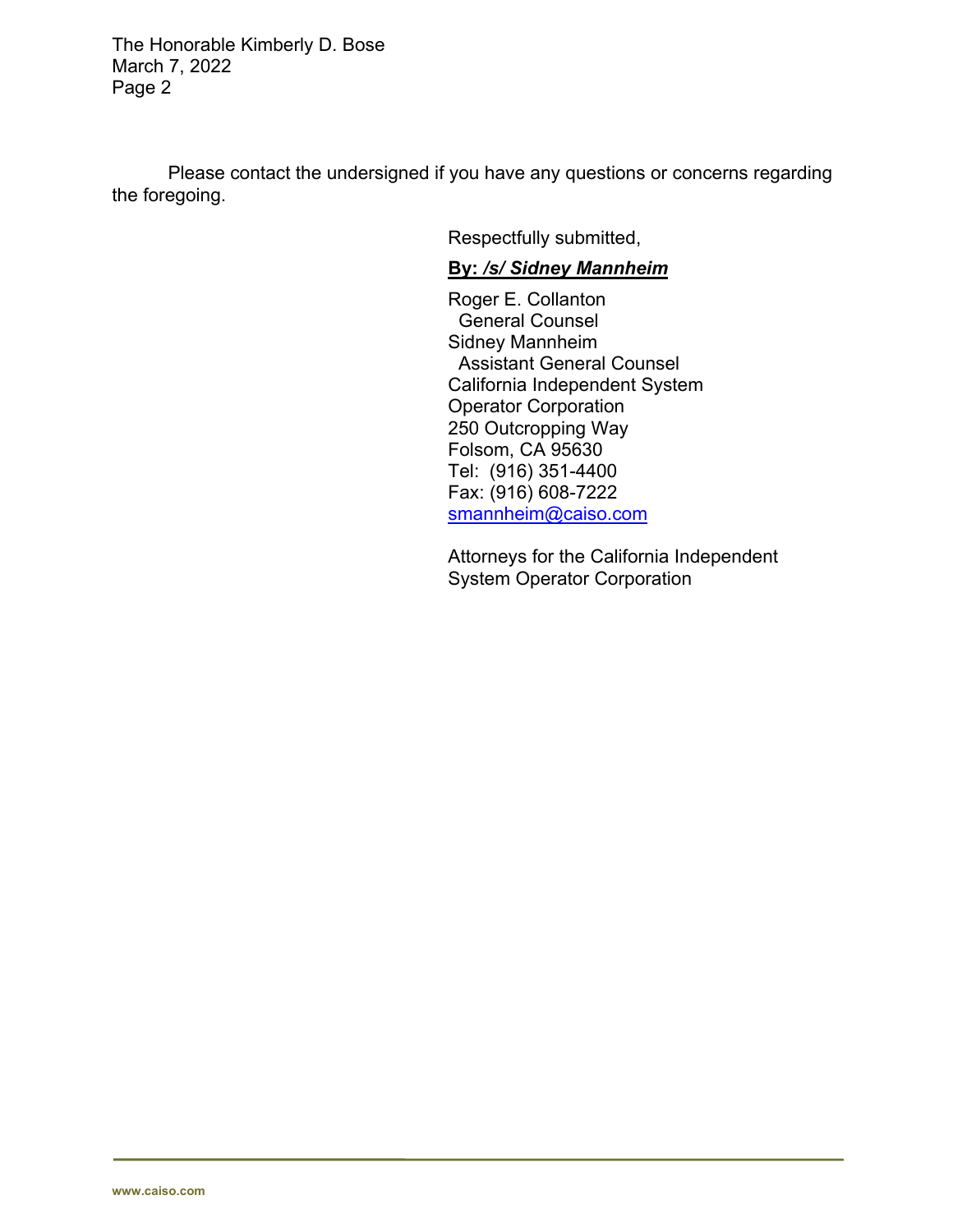**Informational Filing Pursuant to CAISO Tariff Section 39.7.1.3.2** 

**March 7, 2022** 

**California Independent System Operator Corporation** 

**Attachment A**  *Confidential Variable Operations and Maintenance Adders* 

**[ATTACHMENT CONSISTS OF PRIVILEGED MATERIAL REDACTED PURSUANT TO 18 C.F.R. § 388.112]**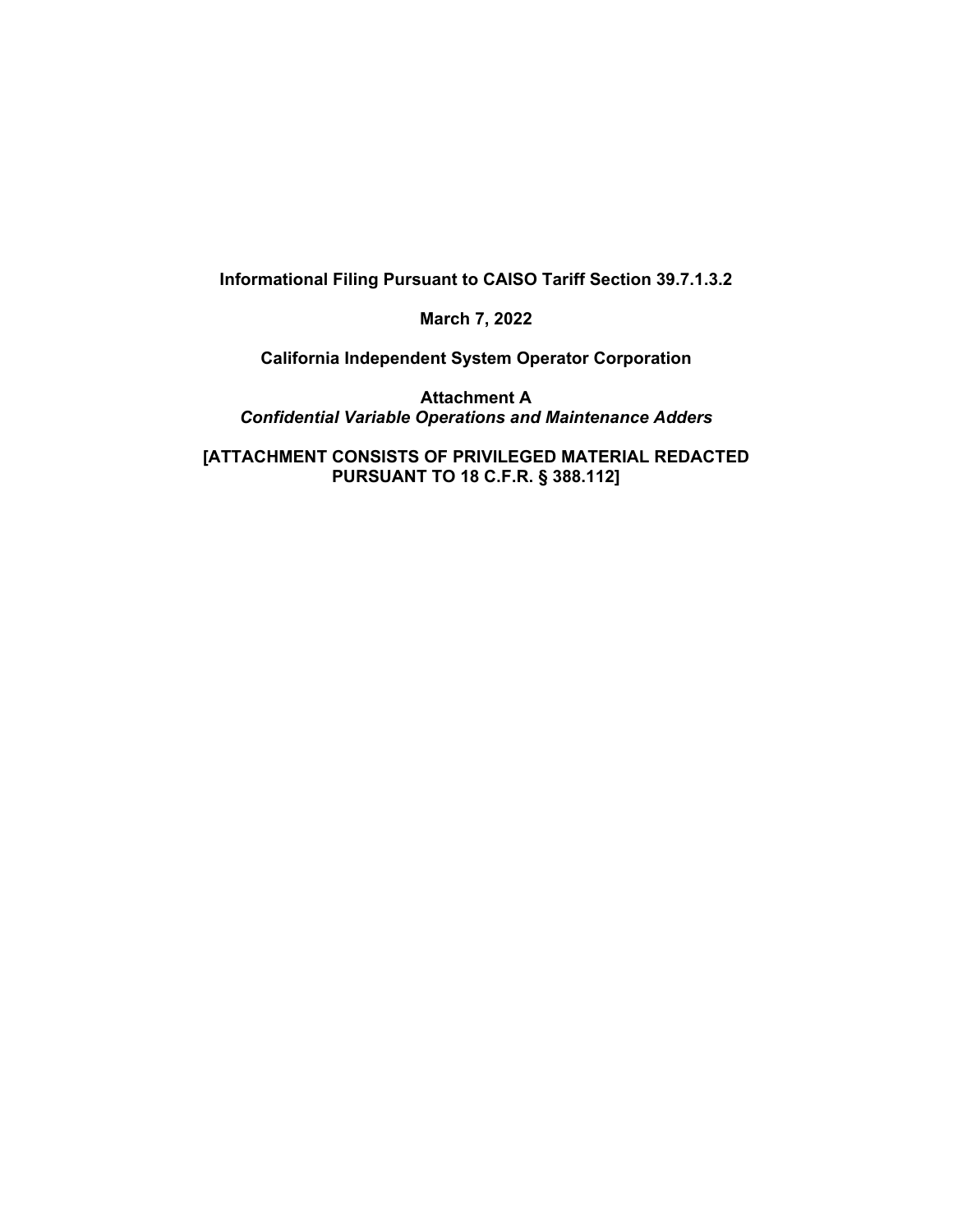**Informational Filing Pursuant to CAISO Tariff Section 39.7.1.3.2** 

**March 7, 2022** 

**California Independent System Operator Corporation** 

**Attachment B**  *Confidential Opportunity Cost Adder Information* 

**[ATTACHMENT CONSISTS OF PRIVILEGED MATERIAL REDACTED PURSUANT TO 18 C.F.R. § 388.112]**